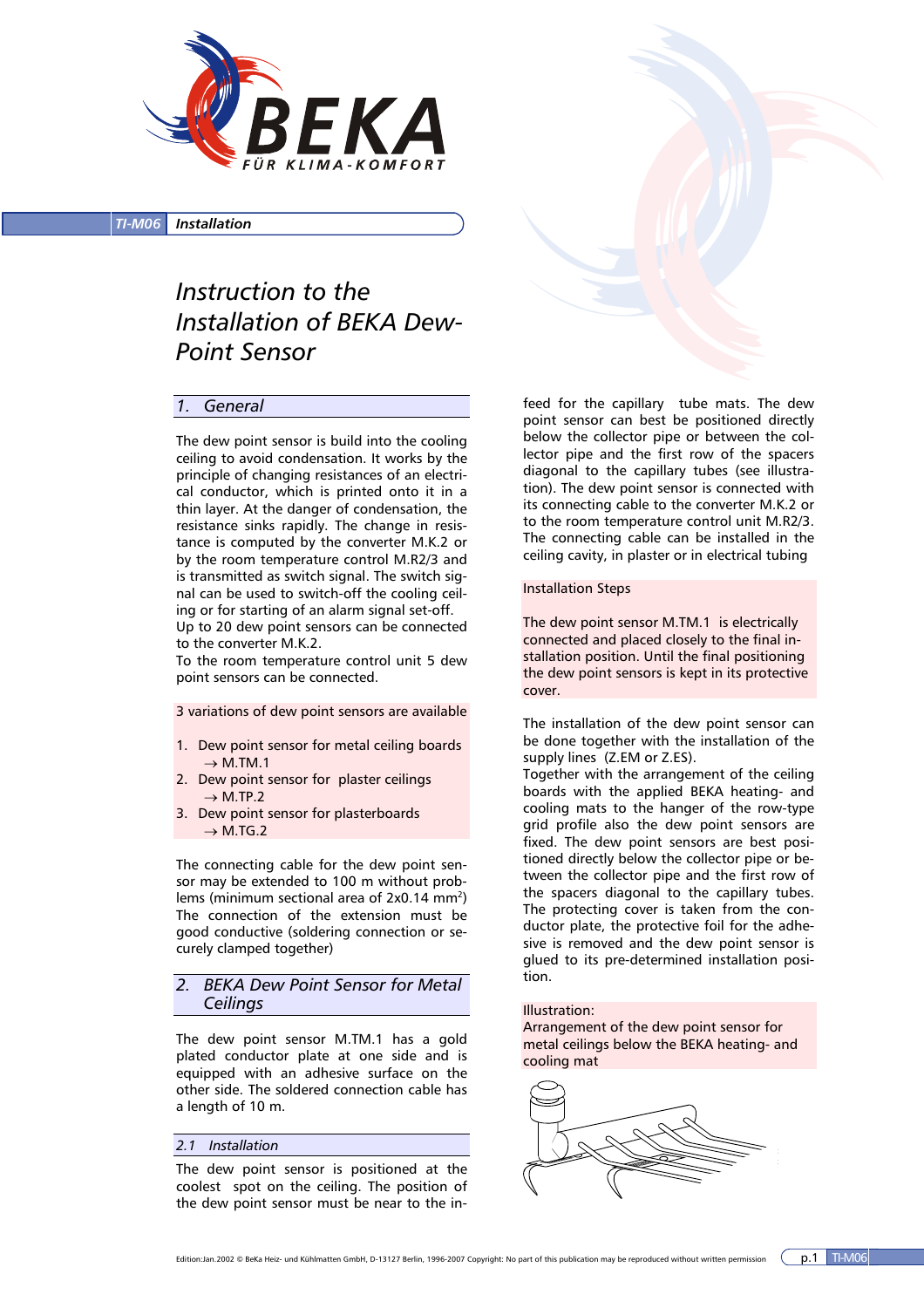

## *3. BEKA Dew point Sensor for Plaster Ceilings*

The dew point sensor for plaster ceilings M.TP.2 consists of a gold plated conductor plate, and is glued to a plastic housing. A snuffing hose is connected to the plastic housing. A connecting cable (length 10 m) is soldered to the conductor plate.

## *3.1 Installation*

The dew point sensor is installed at the coolest spot of the cooling ceiling. The dew point sensor is best positioned between the collecting pipe and the first row of the spacers diagonal to the capillary tubes (see illustration).

The dew point sensor M.TP.2 is fixed to its position before plastering! The sensor is connected to the converter or to the room temperature control unit by its connecting cable. The connecting cable with its length of 10 m can be installed in the ceiling cavity, plaster or in electric tubing.

## Installation Steps

- 1. The dew point sensor M.TP.2 is electrically connected and placed closely near to its final position. Until its final positioning the dew point sensor is kept in its protective cover.
- 2. After fixing of the BEKA mat at the raw ceiling a plaster spot or another appropriate means of fastening is placed at the installation position of the dew point sensor (see illustration)
- 3. The self-sticking backside of the gold plated conductor plate of the dew point sensor for plaster ceilings is positioned diagonal to the capillary tubes. Then the ceiling is plastered
- 4. After paintwork is done the sniffing hose is shortened even to the ceiling surface. Care must be taken, that the openings of the snuffing hose will not closed.





Illustration 3: Plastered Dew point sensor 7 Plaster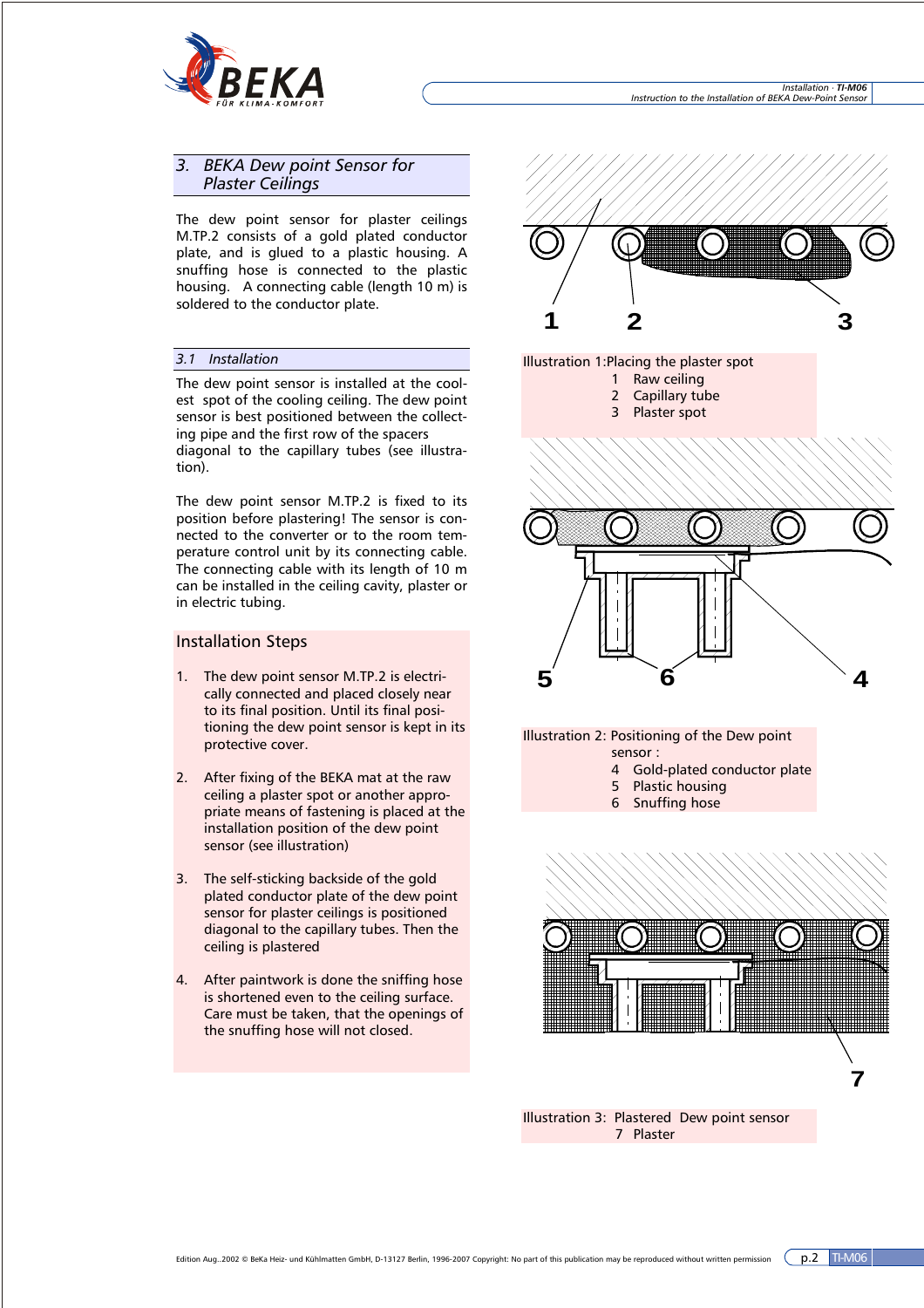

## *4. BEKA Dew Point Sensor for Plaster Ceilings*

The dew point sensor for the plaster ceilings M.TG.2 consists of a gold plated conductor plate, which is glued to a plastic housing. A snuffing hose is connected with the conductor plate. A cable of 10 m length is soldered to the conductor plate.

#### *4.1 Installation*

The dew point sensor is located at the coolest spot at the ceiling. The dew point sensor is best positioned between the collector pipe and the first row of spacers, diagonal to the capillary tubes. Depending on the type of ceiling cavities various dew point sensors are utilised.

#### Open ceiling cavity

For open ceiling cavities, these are ceiling cavities which are in connection with the room air , the dew point sensor M.TM.1 for metal ceilings is utilised..

The dew point sensor is positioned best between the collector pipe and the first row of the spacers diagonal to the capillary tubes.

## Installation Steps

The dew point sensor is electrically connected and positioned closed to its final installation position. Until the final positioning the dew point sensor is kept in its protective cover

The installation of the dew point sensor can be done together with the supply lines (parts : Z.EM or Z.ES).

Together with the arrangement of the plasterboard ceiling at the ceiling construction also the dew point sensor is fixed. The dew point sensor is best located between the collector pipe and the first row of the spacer, diagonal to the capillary tubes. The protective cover is taken from the conductor plate and the protective foil from the dew point sensor and is then glued to the pre-determined installation position.



Illustration 4: Arrangement of the dew point sensor inside the open ceiling cavity

- 1 Dew point sensor
- 
- 2 Connector plate<br>3 Supply line Supply line
- 4 Capillary tube
- 5 Plaster board ceiling